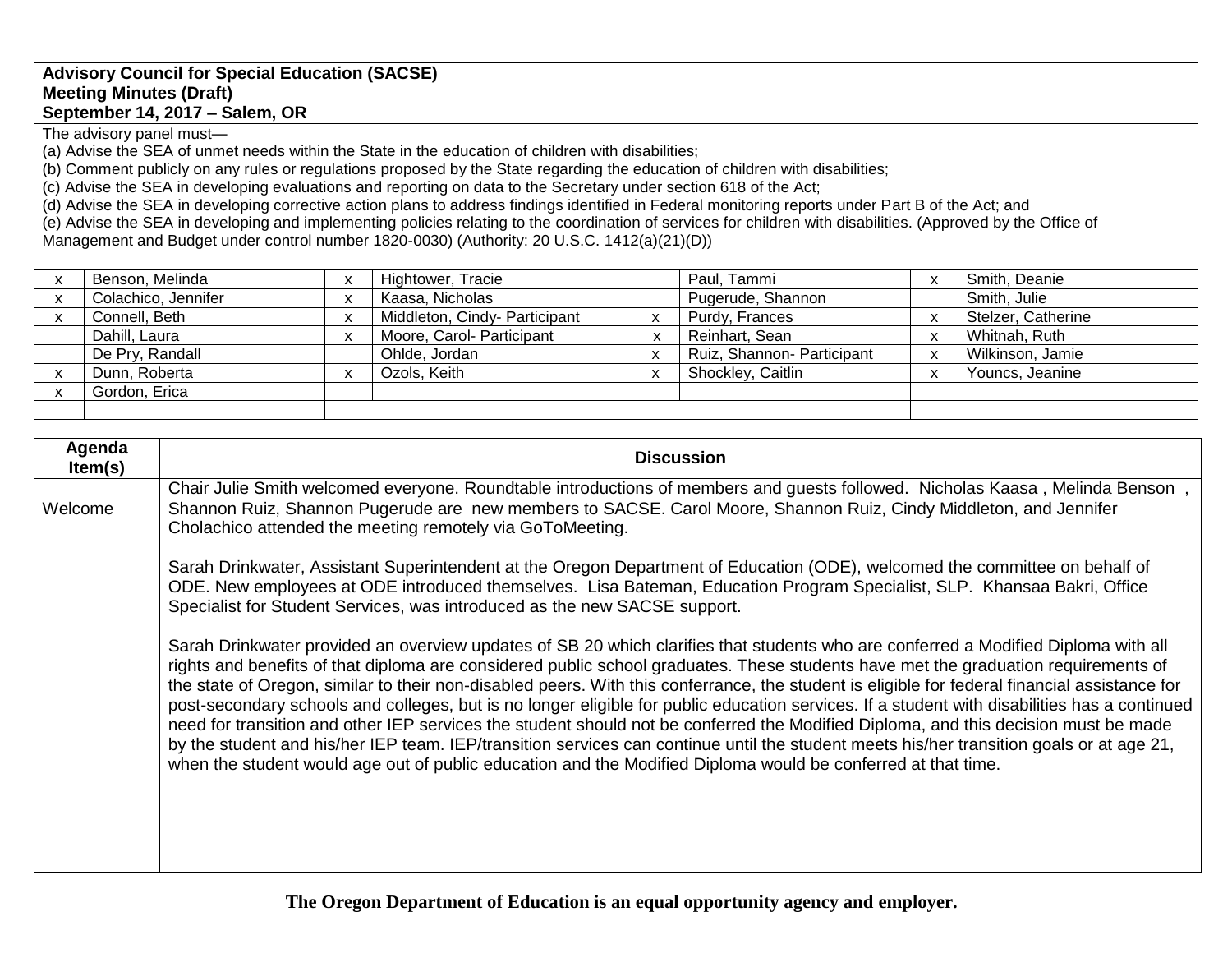| Approve<br>Agenda &<br><b>May Minutes</b> | <b>Motion/Action:</b><br>Roberta Dunn motioned to approve the September agenda. Erica Gordon seconded the motion. The motion was approved<br>unanimously.<br>Sean Reinhart motioned to approve the May meeting minutes. Tracie Hightower seconded the motion. The motion was approved<br>unanimously with six abstention.                                                                                                                                                                                                                                                                                                                                                                                                                                                                                                                                                                                                                                                                                                                                                                                                                                                                                                                                                                                                                             |
|-------------------------------------------|-------------------------------------------------------------------------------------------------------------------------------------------------------------------------------------------------------------------------------------------------------------------------------------------------------------------------------------------------------------------------------------------------------------------------------------------------------------------------------------------------------------------------------------------------------------------------------------------------------------------------------------------------------------------------------------------------------------------------------------------------------------------------------------------------------------------------------------------------------------------------------------------------------------------------------------------------------------------------------------------------------------------------------------------------------------------------------------------------------------------------------------------------------------------------------------------------------------------------------------------------------------------------------------------------------------------------------------------------------|
| System of<br>Care<br>(Frances<br>Purdy)   | System of Care (SOC) is a coordinated network to support children and youth with challenges and their families in order to help them<br>function better at home, school and life.<br>Frances Purdy, Oregon Health Authority (OHA)-Health system Division, presented information on the Oregon's System of Care. How<br>services are developed and that it's important for the agency to work together with the Coordinated Care Organization (CCO) and find<br>the care and services.<br>The idea of SACSE is to know how the system work and talk about the system problems. Community, family member and school need<br>to work together and if there is a bigger issue they need to bring it to the state level.<br>Possible future Special Education's (sped) newsletter item to explain Oregon Health Plan (OHP) supplemental to access services with<br>private insurance.<br>Department services to remote, rural, and frontier communities, Remote supports as a future agenda item.<br><b>Motion/Action</b><br>Frances Purdy will send CCO chart out, send new letter to Jeremy to send it to the state.<br>Jeremy invited all SACSE members to consider whether or not their regional System of Care has an education representation and if not<br>to reach out to Jeremy directly.<br>SACSE recommend OHA Presentation at Fall Conference. |
| Old SACSE<br><b>Business</b>              | The members discussed the definition of Academic Disability.<br>The council reviewed the updated bylaws. Jeremy Wells explained the addition of the L to the bylaws, would then make our bylaws<br>read the same as our State's ORS (343.287), which states that any other persons associated with or interested in the education of<br>children with disabilities may be a representative is not currently in IDEA.<br>The Annual Report was reviewed and modifications were made to the membership section of the Annual Report.<br><b>Motion/Action:</b><br>Tracie Hightower motioned to accept the revised Annual Report. The motion was approved unanimously.<br>Khansaa Bakri will work with Jeremy to revise the section of Annual Report; Jeremy will send revised Annual Report to the council by<br>email for approval.                                                                                                                                                                                                                                                                                                                                                                                                                                                                                                                     |
|                                           |                                                                                                                                                                                                                                                                                                                                                                                                                                                                                                                                                                                                                                                                                                                                                                                                                                                                                                                                                                                                                                                                                                                                                                                                                                                                                                                                                       |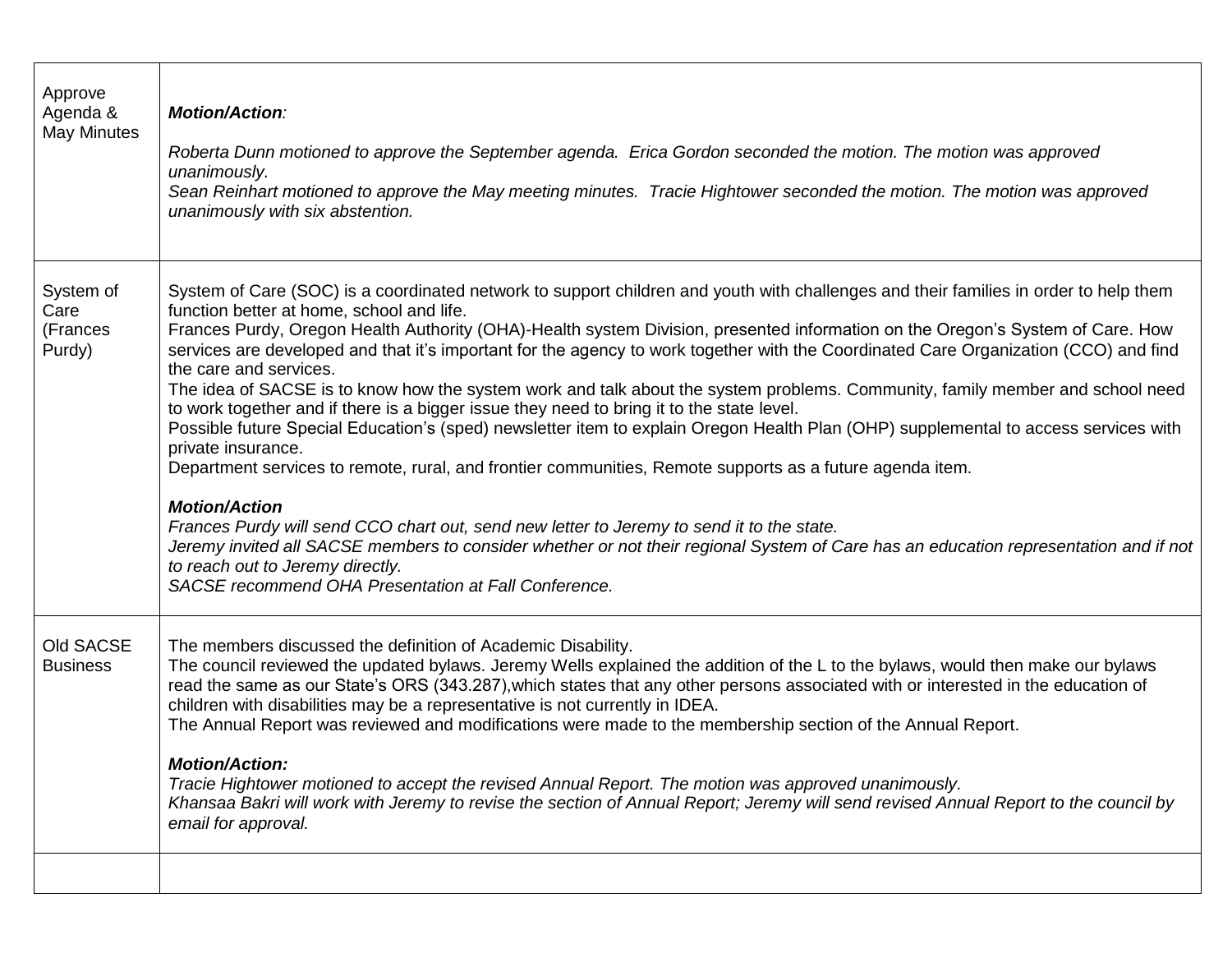| Review            | Jeremy wells shared the information provided from Elliot Field, Education Specialist at ODE, on abbreviated school day and bullying                                                                 |
|-------------------|-----------------------------------------------------------------------------------------------------------------------------------------------------------------------------------------------------|
| abbreviated       | documents. The committee reviewed the abbreviated school day notice to the parent and acknowledgement.                                                                                              |
| school day        | Beginning with the 2017-2018 school year, Oregon law requires that if a student is placed on an abbreviated (shortened) school day                                                                  |
| and bullying      | program, then school districts must provide parents/guardians with the notice and also obtain a signed parent/guardian                                                                              |
| documents-        | acknowledgement of receiving the notice. This must occur at least once per term.                                                                                                                    |
| <b>Discussion</b> |                                                                                                                                                                                                     |
|                   | A school district may provide an abbreviated school day program to a student with an individualized education program ("IEP") only if<br>the student's IEP team takes all of the following actions: |
|                   | Determines that the student should be placed on an abbreviated school day program based on the student's needs;<br>$\bullet$                                                                        |
|                   | Provides the student's parents with an opportunity to meaningfully participate in a meeting to discuss the placement;<br>$\bullet$                                                                  |
|                   | Documents in the IEP the reasons why the student was placed on an abbreviated school day; and                                                                                                       |
|                   | Documents that the team considered at least one option that includes appropriate supports for the student and that could                                                                            |
|                   | enable the student to access the same number of hours of instruction or educational services that are provided to students who                                                                      |
|                   | are in the same grade within the same school                                                                                                                                                        |
|                   | Each student has a presumptive right to receive the same number of hours of instruction or educational services as other students who<br>are in the same grade within the same school.              |
|                   | For parents of students with IEPs, parents have the right to request, at any time, a meeting of the IEP team to determine whether the                                                               |
|                   | student should no longer be placed on an abbreviated school day program.                                                                                                                            |
|                   |                                                                                                                                                                                                     |
|                   |                                                                                                                                                                                                     |
|                   |                                                                                                                                                                                                     |
|                   | <b>Motion/Action:</b>                                                                                                                                                                               |
|                   | The committee will provide the feedback to Jeremy and Elliot via e-mail before Monday, September 18 <sup>th</sup>                                                                                   |
|                   |                                                                                                                                                                                                     |
|                   |                                                                                                                                                                                                     |
| Changes to        | Member at Large Roberta Dunn, shared information on collecting feedback on the redesign of Oregon's School and District Report                                                                      |
| the Report        | Card. This is not the student level report card but the School and District report cards. The council and their different constituency                                                              |
| Card              | groups throughout the state have an opportunity to provide ODE with feedback in regards to the report card.                                                                                         |
| (Roberta          |                                                                                                                                                                                                     |
| Dunn)             | The committee encouraged parents, advocates and stakeholders to provide their feedback on the Redesign of the Oregon School and                                                                     |
|                   | District Report Card via these survey links.                                                                                                                                                        |
|                   | English version is: https://www.surveymonkey.com/r/55FTJJL.                                                                                                                                         |
|                   | Spanish version is: https://es.surveymonkey.com/r/8BNP3XX.                                                                                                                                          |
|                   |                                                                                                                                                                                                     |
|                   | *SACSE advised that the survey go out via e-mail to parents, advocates and stakeholders with a direct link which the committee                                                                      |
|                   | believes would greatly increase the participation of the survey.                                                                                                                                    |
|                   |                                                                                                                                                                                                     |
|                   |                                                                                                                                                                                                     |
| Working           |                                                                                                                                                                                                     |
| Lunch             | The council reviewed the document provided by Jeremy wells per Linda Brown, Education Specialist at ODE, regarding Vision                                                                           |
|                   | Impairment Eligibility form ECSE & School Age Vision Impairment OAR 581-015-2180 input (2), 581-015-2180 proposed revision 8-25-<br>17 and, Dear Colleague Letter 5-22-17.                          |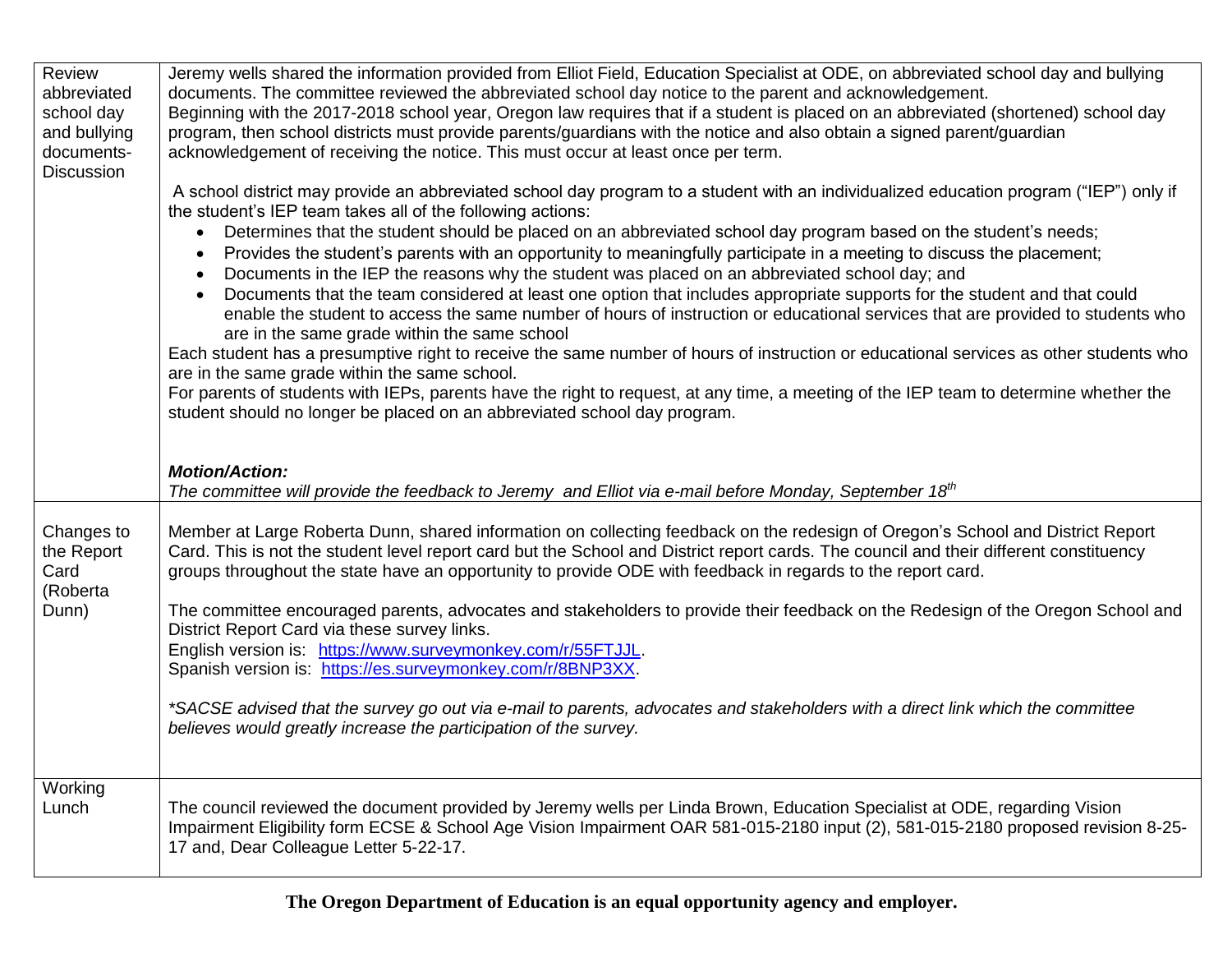| Vision<br>Impairment<br>Update<br>(Jeremy<br>Wels) | Jeremy shared the information on Vision Impairment OAR 581-015-2180 and the input from Stakeholders. On 5/22/17, ODE received a<br>memorandum from the Office of Special Education Programs and Rehabilitative Services (OSEP) pertaining to the eligibility<br>determination for children suspected of having a visual impairment including blindness under the Individuals with Disabilities Education<br>Act.                                                                                                                                                                                      |  |  |  |  |  |
|----------------------------------------------------|-------------------------------------------------------------------------------------------------------------------------------------------------------------------------------------------------------------------------------------------------------------------------------------------------------------------------------------------------------------------------------------------------------------------------------------------------------------------------------------------------------------------------------------------------------------------------------------------------------|--|--|--|--|--|
|                                                    | This memo indicated that it is inappropriate for states to implement a two-step process when considering the educational needs of a<br>student/child suspected of having a vision impairment under IDEA.                                                                                                                                                                                                                                                                                                                                                                                              |  |  |  |  |  |
|                                                    | In Oregon, we currently have a two-step process, school teams first must consider a student's residual acuity, restricted field of vision,<br>eye disease, and/or inadequate use of residual vision; and then teams can consider the adverse impact of the student/child's vision on<br>their educational performance.                                                                                                                                                                                                                                                                                |  |  |  |  |  |
|                                                    | Based on guidance from OSEP, school teams should simply consider the adverse impact of student/child's vision on their educational<br>performance. This guidance will result in Oregon making considerable revisions to OAR 581-015-2180.                                                                                                                                                                                                                                                                                                                                                             |  |  |  |  |  |
|                                                    | The committee discussed that, by taking 2, 2a, 2b, 2c and 2d out from OAR 581-015-2180 Vision Impairment, it creates a one step<br>process but, the biggest potential impact is going to be on the eligibility statement under number 4 where it states "Additional<br>assessments that are necessary to identify the student's educational needs, including a functional assessment of the child's residual<br>visual acuity or field of vision" the state of Oregon has a significant shortage of vision teachers and, the vision teacher is the only one<br>that can do the functional assessment. |  |  |  |  |  |
|                                                    | <b>Motion/Action</b><br>The Committee will send feedback on the Impact of OAR revisions via email to Jeremy and Linda Brown. The due date for feedback is<br>October $6th$ .                                                                                                                                                                                                                                                                                                                                                                                                                          |  |  |  |  |  |
| Public<br>Comment                                  | There was no public comment.                                                                                                                                                                                                                                                                                                                                                                                                                                                                                                                                                                          |  |  |  |  |  |
| Committee<br>Reports                               | Julie Smith SACSE Chair, opened the floor for the committees to share their discussions and update member lists.                                                                                                                                                                                                                                                                                                                                                                                                                                                                                      |  |  |  |  |  |
|                                                    | Keith Ozols, the Membership Committee Chair, shared that the membership committee will propose an addition to the new member<br>application.                                                                                                                                                                                                                                                                                                                                                                                                                                                          |  |  |  |  |  |
|                                                    | Caitlin Shockley, Vice Chair shared that the Public Policy Committee, reviewed the purpose of their group. The Committee will email<br>Jeremy asking him about the information and the department of RAC roles from the Advisory Committee. Shannon Ruiz Join the<br>Committee.                                                                                                                                                                                                                                                                                                                       |  |  |  |  |  |
|                                                    | Members that are interested in joining the Membership or Public Policy committees should share their interest with the respective<br>committee chair person. Membership recruits should be directed to Jeremy.                                                                                                                                                                                                                                                                                                                                                                                        |  |  |  |  |  |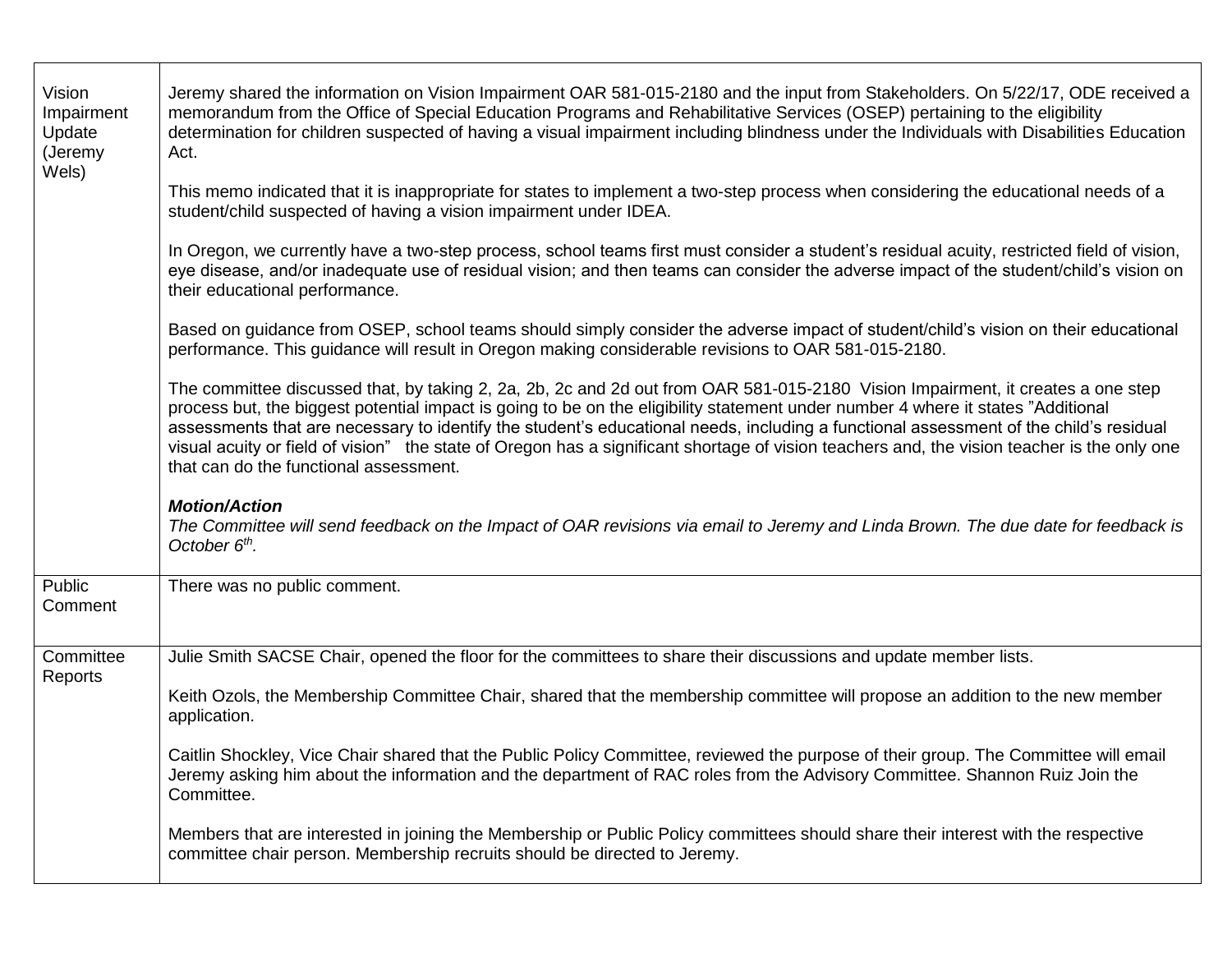|                                                 | <b>SACSE Executive committee include Updates:</b>                                                                                                                                                                                                                                                                                                                                                                                                                                                                                                                                                                                                                                                                                                                                                                                                                                                                                                                                                                                                                                                                                                                                                                                                                                                                                                                                          |  |  |
|-------------------------------------------------|--------------------------------------------------------------------------------------------------------------------------------------------------------------------------------------------------------------------------------------------------------------------------------------------------------------------------------------------------------------------------------------------------------------------------------------------------------------------------------------------------------------------------------------------------------------------------------------------------------------------------------------------------------------------------------------------------------------------------------------------------------------------------------------------------------------------------------------------------------------------------------------------------------------------------------------------------------------------------------------------------------------------------------------------------------------------------------------------------------------------------------------------------------------------------------------------------------------------------------------------------------------------------------------------------------------------------------------------------------------------------------------------|--|--|
|                                                 | Julie Smith-Chair<br>$\bullet$<br>Roberta Dunn<br><b>Catlin Shockley</b><br>$\bullet$<br>Jeremy Wells<br>$\bullet$                                                                                                                                                                                                                                                                                                                                                                                                                                                                                                                                                                                                                                                                                                                                                                                                                                                                                                                                                                                                                                                                                                                                                                                                                                                                         |  |  |
|                                                 | <b>SACSE Membership Committee Updates:</b>                                                                                                                                                                                                                                                                                                                                                                                                                                                                                                                                                                                                                                                                                                                                                                                                                                                                                                                                                                                                                                                                                                                                                                                                                                                                                                                                                 |  |  |
|                                                 | Julie Smith-Chair<br>$\bullet$<br>Roberta Dunn - Member at Large<br>Sean Reinhart<br><b>Keith Ozols</b><br>$\bullet$<br><b>Beth Connell</b><br>Jordan Ohlde<br><b>SACSE Public Policy Committee Updates:</b><br>Julie Smith-Chair<br>$\bullet$<br>Caitlin Shockley - Vice Chair<br><b>Ruth Whitnah</b><br>$\bullet$<br><b>Frances Purdy</b><br>٠<br><b>Shannon Ruiz</b><br>Tammi Paul - Past Chair<br>Jamie Wilkinson                                                                                                                                                                                                                                                                                                                                                                                                                                                                                                                                                                                                                                                                                                                                                                                                                                                                                                                                                                      |  |  |
| Constituent<br>Reports<br>(Tracie<br>Hightower) | Tracie Hightower, Oregon Youth Authority and Juvenile Corrections Agency Representative provided a written constituent report The<br>Oregon Youth Authority is in the process of working with Oregon Department of Education to cooperate in a data share. Our Research<br>Department at OYA would like to look at how well our schools are doing for our youth. OYA would also continue with the predictive<br>analytics that we have been working on. This data would allow us to look at all the education data to see what in the education realm<br>predicts a youth coming into the juvenile justice system, what are the supports that keep youth away from the juvenile justice system,<br>and what are we doing that can predict future success when a youth leaves our custody. 30-40% of our youth are on IEP's. We have<br>a higher percentage of special education youth than the public schools. Within this research this would be something that we would<br>look at. Not only could this research help our special education youth who is with us, it could also help change how we work with our<br>special education youth in public schools. The committee discussed barriers to students with accommodations.<br>We are currently filling out the paperwork to ask and it will go to an ODE committee that will either give us permission to have the data<br>or not. |  |  |

**The Oregon Department of Education is an equal opportunity agency and employer.**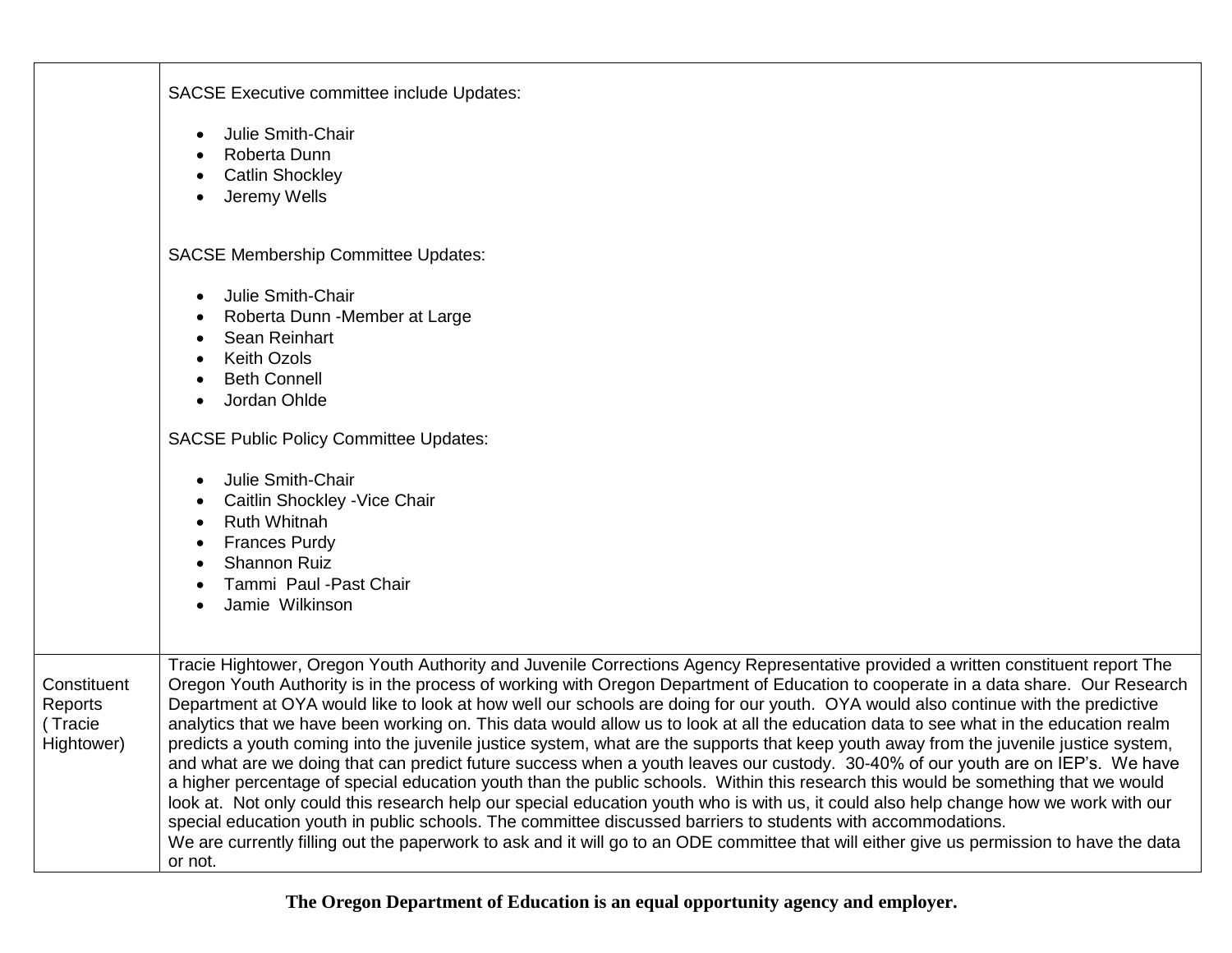|                                         | Deanie Smith, Government to Government and, Education Tribal Cluster Representative, provided information about the tribal<br>community and how the students are missing school due to placement in juvenile court.                                                                                                                                                                                                                                                                                                                                                                      |
|-----------------------------------------|------------------------------------------------------------------------------------------------------------------------------------------------------------------------------------------------------------------------------------------------------------------------------------------------------------------------------------------------------------------------------------------------------------------------------------------------------------------------------------------------------------------------------------------------------------------------------------------|
|                                         | *SACSE advisement to student services at ODE to send a letter of support for the OYA research project.                                                                                                                                                                                                                                                                                                                                                                                                                                                                                   |
|                                         | <b>Motion/Action</b>                                                                                                                                                                                                                                                                                                                                                                                                                                                                                                                                                                     |
|                                         | Erica Gordon motioned to approve the Data Sharing with OYA research project. Beth Connell second the motion. The motion was<br>approved unanimously<br>Julie Smith will be sending the letter of support for the Oregon Youth Authority research project<br>All voted, apposed, no abstentions. passed unanimously.                                                                                                                                                                                                                                                                      |
| <b>New SACSE</b><br><b>Business</b>     | SACSE Chair Julie Smith moved to appoint Melinda Benson as the SICC/SACSE representative. Melinda Benson accepted the<br>nomination for SICC/SACSE representative. The appointment was approved unanimously.                                                                                                                                                                                                                                                                                                                                                                             |
|                                         | Jeremy Wells provided the council with information about the TAESE bi-annual training. A full day joint training allows the committee<br>more working time with SICC members and better understanding of each other, the joint meeting is scheduled for March 16 <sup>th</sup> at 8:45<br>am in Albany.                                                                                                                                                                                                                                                                                  |
|                                         | Julie Smith shared that the Northwest Regional Education Service District (NWRESD) invited the State Advisory Council for Special<br>Education (SACSE), to hold the May meeting in Astoria, Oregon. Julie Smith sent the invitation to the committee via email.                                                                                                                                                                                                                                                                                                                          |
|                                         | <b>Motion/Action</b><br>Ruth Whitnah motioned to accept the May meeting beheld in Astoria. Caitlin Shockley seconded the motion. The motion was approved<br>unanimously.                                                                                                                                                                                                                                                                                                                                                                                                                 |
| Project Able<br>(Kaellen<br>Hesse)l     | A slide presentation was presented by Kaellen Hessel on Oregon Able Saving Plan and SB 777 Oregon's ABLE Act is a qualified<br>savings account that receives preferred federal and state tax treatment, enable eligible individuals and their families to save for<br>disability related expenses without losing their benefits. Currently over 23 states have launched ABLE plans including Oregon. The<br>individual who meets disability requirements for SSI or SSDI and, those with an onset of disabilities before the age of 26 are qualified<br>for the Oregon Able Saving Plan. |
|                                         | The State Advisory Council for Special Education was hoping to have the information Oregon ABLE Saving Plan spread out the State.                                                                                                                                                                                                                                                                                                                                                                                                                                                        |
| Legislative<br>Update (2017<br>Session) | Emily Nazarov, ODE, provided an update on changes that took place during the 2017 legislative session that pertain to special<br>education.                                                                                                                                                                                                                                                                                                                                                                                                                                              |
|                                         | SB 263- Limits a school district's ability to require students to participate in an abbreviated school day program. A school district<br>$\bullet$<br>may not unilaterally place a student on an abbreviated school day program. A school district may provide an abbreviated school                                                                                                                                                                                                                                                                                                     |